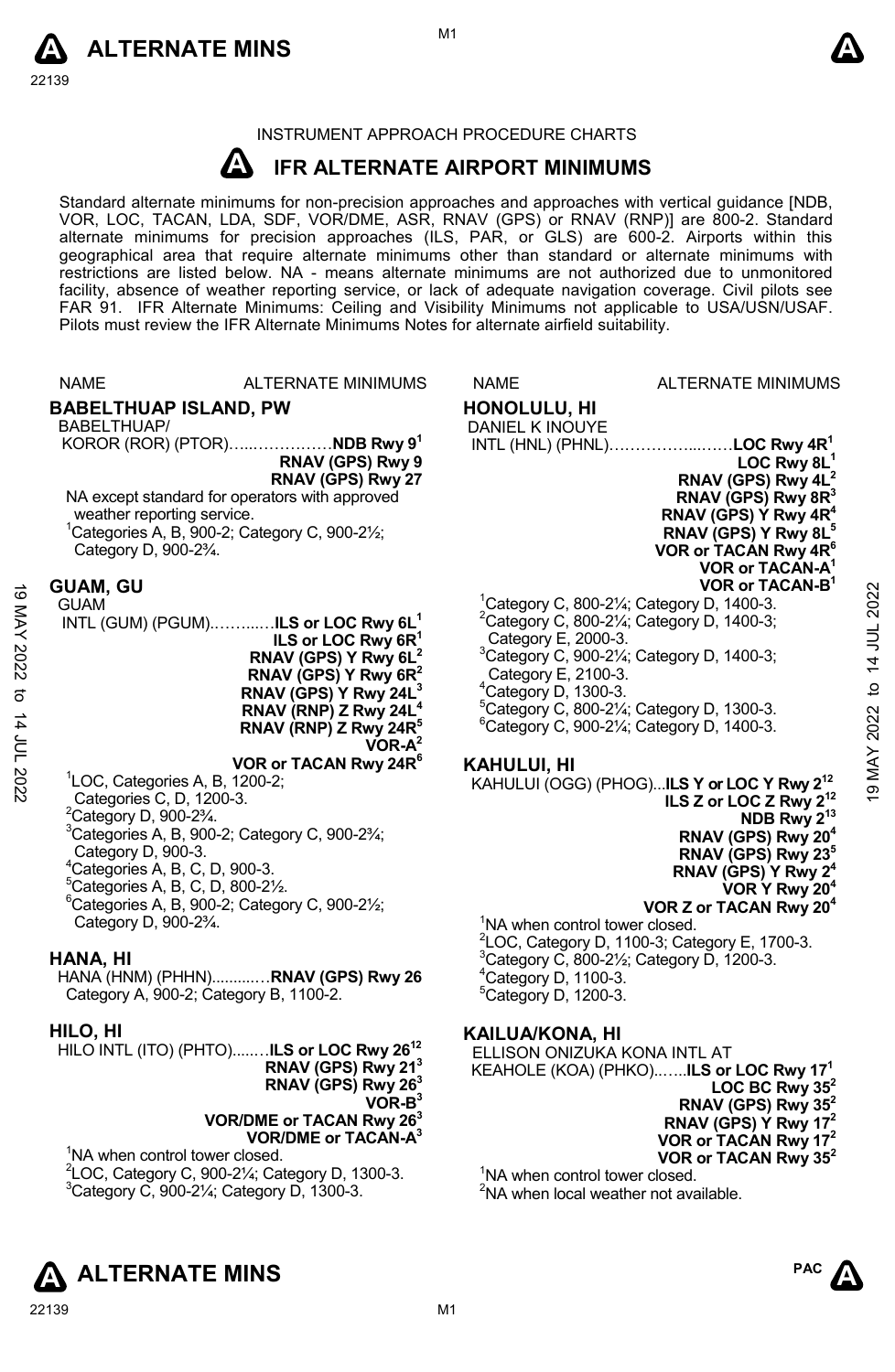# **A** ALTERNATE MINS  $\qquad \qquad \blacksquare$

22139

#### NAME ALTERNATE MINIMUMS NAME ALTERNATE MINIMUMS

#### **KAPOLEI, OAHU ISLAND, HI**

KALAELOA (JOHN RODGERS FLD) (JRF) (PHJR).………..……........**NDB Rwy 4R1 RNAV (GPS) Rwy 4R2**  $1$ Category C, 800-21⁄<sub>4</sub>; Category D, 800-21<sup> $\frac{1}{2}$ </sup>.

2 NA when local weather not available.

#### **KAUNAKAKAI, HI**

MOLOKAI (MKK) (PHMK)………...**RNAV (GPS)-B12 VOR or TACAN-A3** 

<sup>1</sup>NA when local weather not available.  $2$ Category C, 1200-3; Category D, 1500-3. 3 Categories A, B, 1500-2; Categories C, D, 1500-3.

#### **KOSRAE, FM**

KOSRAE (TTK) (PTSA)..….….**RNAV (GPS) Rwy 51 RNAV (GPS) Rwy 232** 

<sup>1</sup>NA except standard for operators with approved weather reporting service.

<sup>2</sup>NA except categories A,B, standard, Category C, 800-2¼, Category D 800-2½, for operators with approved weather reporting service.

#### **LANAI CITY, HI**

LANAI (LNY) (PHNY).….…....**RNAV (GPS) Rwy 312 VOR or TACAN or GPS-A3** 

<sup>1</sup>NA when local weather not available.

 $2^2$ Category C, 900-2 $\frac{1}{2}$ .

3 NA when local weather not received except for operators with approved weather reporting service.

#### **LIHUE, HI**

LIHUE (LIH) (PHLI)..….……….**ILS or LOC Rwy 351 RNAV (GPS) Rwy 172 RNAV (GPS) Y Rwy 212 RNAV (GPS) Y Rwy 353 RNAV (RNP) Z Rwy 214 VOR/DME or TACAN Rwy 212**  <sup>1</sup>NA when control tower closed. VOR or TACAN or GPS-A<sup>3</sup><br>
<sup>1</sup>NA when local weather not available.<br>
<sup>2</sup>Category C, 900-2<sup>1/2</sup>.<br>
<sup>2</sup>Category C, 900-2<sup>1/2</sup>.<br>
<sup>3</sup>NA when local weather not received except for<br>
<sup>2</sup>Categories A, B, 1200-3.<br>
<sup>2</sup>Categories C, D,

 $2^2$ Category B, 900-2; Category C, 1000-2 $\frac{3}{4}$ ; Category D, 1000-3.

 $3$ Category C, 800-2 $\frac{1}{4}$ ; Category D, 800-2 $\frac{1}{2}$ . 4 RNP 0.30, Categories A, B, C, D, 1000-4.

#### **MIDWAY ATOLL, QM**

**HENDERSON** 

 FLD (MDY) (PMDY)...…….................…**NDB Rwy 6 NDB Rwy 24 RNAV (GPS) Rwy 6** 

**RNAV (GPS) Rwy 24** 

NA except standard for operators with approved weather reporting service.

M<sub>2</sub>

## **PAGO PAGO, AS**

PAGO PAGO

 INTL (PPG) (NSTU)……....……**ILS or LOC Rwy 51 RNAV (GPS) Rwy 52**

**RNAV (GPS) Rwy 232 VOR or TACAN-B2**

 ${}^{1}$ ILS, Categories A, B, C, D, 900-2; LOC, Category C, 800-2¼; Category D, 900-2¾. 2 <sup>2</sup>Category C, 800-21⁄4; Category D, 900-23⁄4.

#### **POHNPEI ISLAND, FM**

POHNPEI INTL (PNI) (PTPN)…………..…..**NDB-A1**

| RNAV (GPS) Rwy 27 <sup>2</sup>  |
|---------------------------------|
| RNAV (GPS) X Rwy 9 <sup>1</sup> |
| RNAV (RNP) Y Rwy 9 <sup>3</sup> |

<sup>1</sup>Categories A, B, 1000-2; Categories C, D, 1000-3.  $2$ Category D, 800-2 $\frac{1}{4}$ . 3 Categories A, B, C, D, 1000-4.

#### **ROTA ISLAND, CQ**

BENJAMIN TAISACAN MANGLONA

INTL (GRO) (PGRO)……...…..**RNAV (GPS) Rwy 9** 

**RNAV (GPS) Rwy 27 NDB Rwy 91**

**NDB Rwy 27**  NA except standard for operators with approved weather reporting service. <sup>1</sup>Categories A, B, 1200-2; Categories C, D, 1200-3.

## **SAIPAN ISLAND, CQ**

 FRANCISCO C ADA/ SAIPAN INTL (GSN) (PGSN)….……..**NDB Y Rwy 7**  Category D, 800-2¼.

#### **TINIAN ISLAND, CQ**

TINIAN INTL (TNI) (PGWT)…...**RNAV (GPS) Rwy 8 RNAV (GPS) Rwy 26** 

NA when local weather not available. Category D, 800-2½.

#### **WENO ISLAND, FM**

CHUUK INTL (TKK) (PTKK).....………..**NDB Rwy 41 NDB Rwy 22<sup>23</sup> RNAV (GPS) Rwy 424 RNAV (GPS) Rwy 2225**

<sup>1</sup>NA except for operators with approved weather reporting service. Categories A, B, C, D, 800-21/2. <sup>2</sup>NA except standard for operators with approved weather reporting service.

 $3$ Categories C, D,  $800-2\frac{1}{2}$ .

4 Categories A, B, C, D, 800-3.

5 Categories A, B, 900-2; Category C, 900-2½; Category D, 900-2¾.



PAC **A**